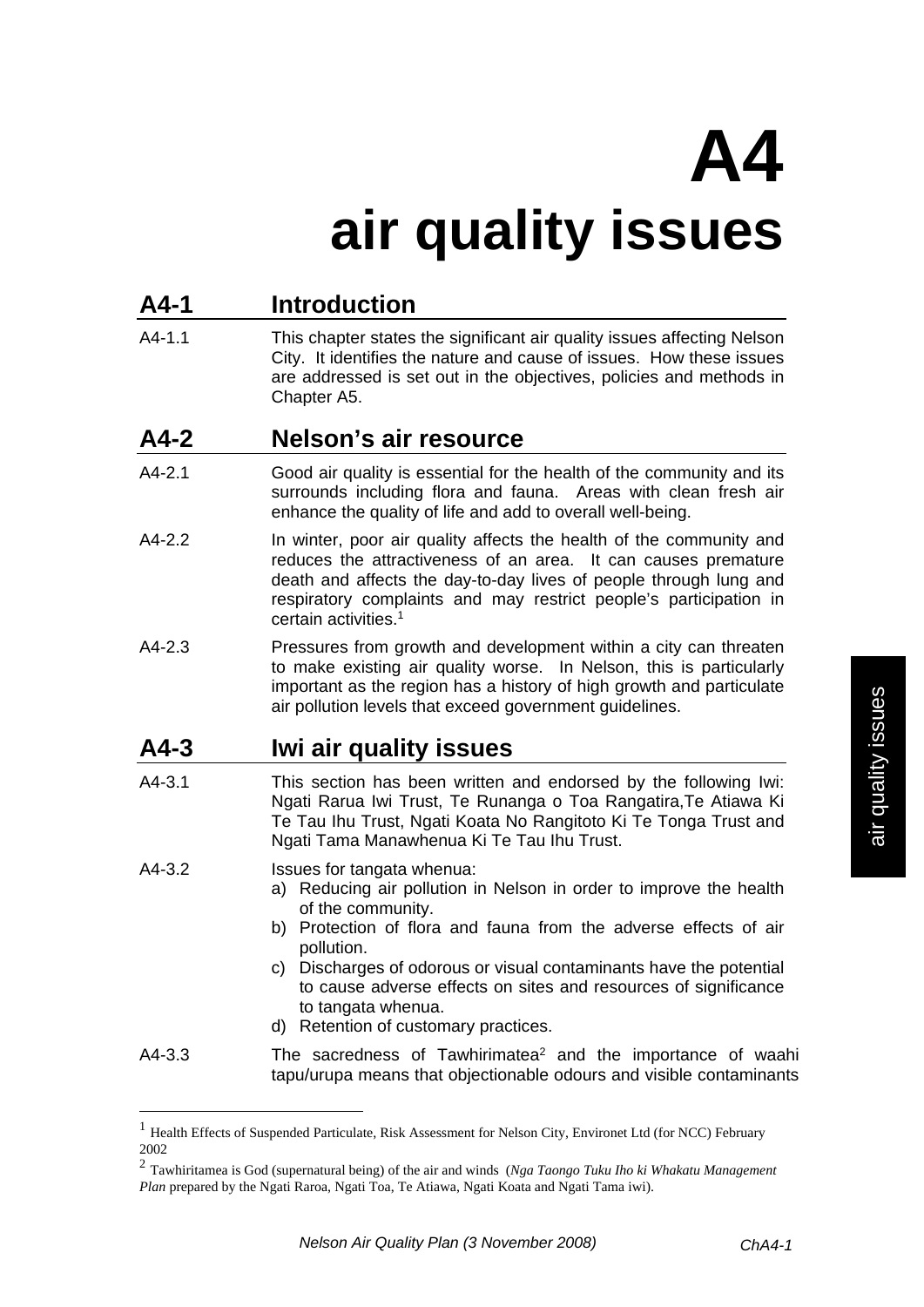may cause offence to Tawhirimatea and may violate these sites or other places or features of significance to tangata whenua. It is of great importance to tangata whenua that these sites and resources are protected.

- A4-3.4 Examples of potential health issues for tangata whenua include, but are not limited to:
	- a) Smoke emissions from domestic heating.
	- b) Agricultural spray drift.
	- c) Dust pollution.
	- d) Vehicle exhaust fumes.
	- e) Industrial/commercial emissions.
- A4-3.5 Air is a taonga. It is of great importance to tangata whenua that they are involved in the maintenance and enhancement of the air quality of Nelson.

#### **A4-4 Cross boundary issues**

- A4-4.1 Nelson City shares territorial boundaries with the Tasman and Marlborough Districts. For air quality, cross boundary issues are of most significance with Tasman District Council due to the close proximity of urban boundaries.
- A4-4.2 Airsheds (catchments of air) are defined by topography (hills, valleys etc) and do not easily follow territorial boundaries. It is likely, especially in the Stoke area, that air pollutants will move to and from Nelson City and Richmond within Tasman District.

# **A4-5 Health effects of particulate pollution**

- A4-5.1 Of most concern are small particles that are less than 10 microns in diameter, known as  $PM_{10}$  (generally from combustion and other sources).  $PM_{10}$  is of concern due to the known serious health effects of particles when they enter people's lungs.
- A4-5.2 Ambient air quality monitoring of  $PM_{10}$  in Nelson has shown that government guideline values are regularly exceeded both on peak days in winter and when daily values are averaged over a year. During winter, concentrations more than three times the Government guideline of 50 micrograms of  $PM_{10}$  per cubic metre of air have been recorded in Nelson.
- $A4-5.3$  Health effects research shows a direct link between high  $PM_{10}$ pollution days and increases in mortality in the immediately following days (acute effects). Research commissioned by the Nelson City Council shows that approximately 8 premature deaths per year could be occurring due to  $PM_{10}$ , and about 14 hospitalisations<sup>3</sup>. Other recent research has also found direct links between long term exposure to  $PM_{10}$  and long term health effects (chronic effects),

 $\overline{a}$ 

<sup>3</sup> 'Health Effects of Suspended Particulate, Risk Assessment for Nelson City', Environet Ltd (for NCC) February 2002.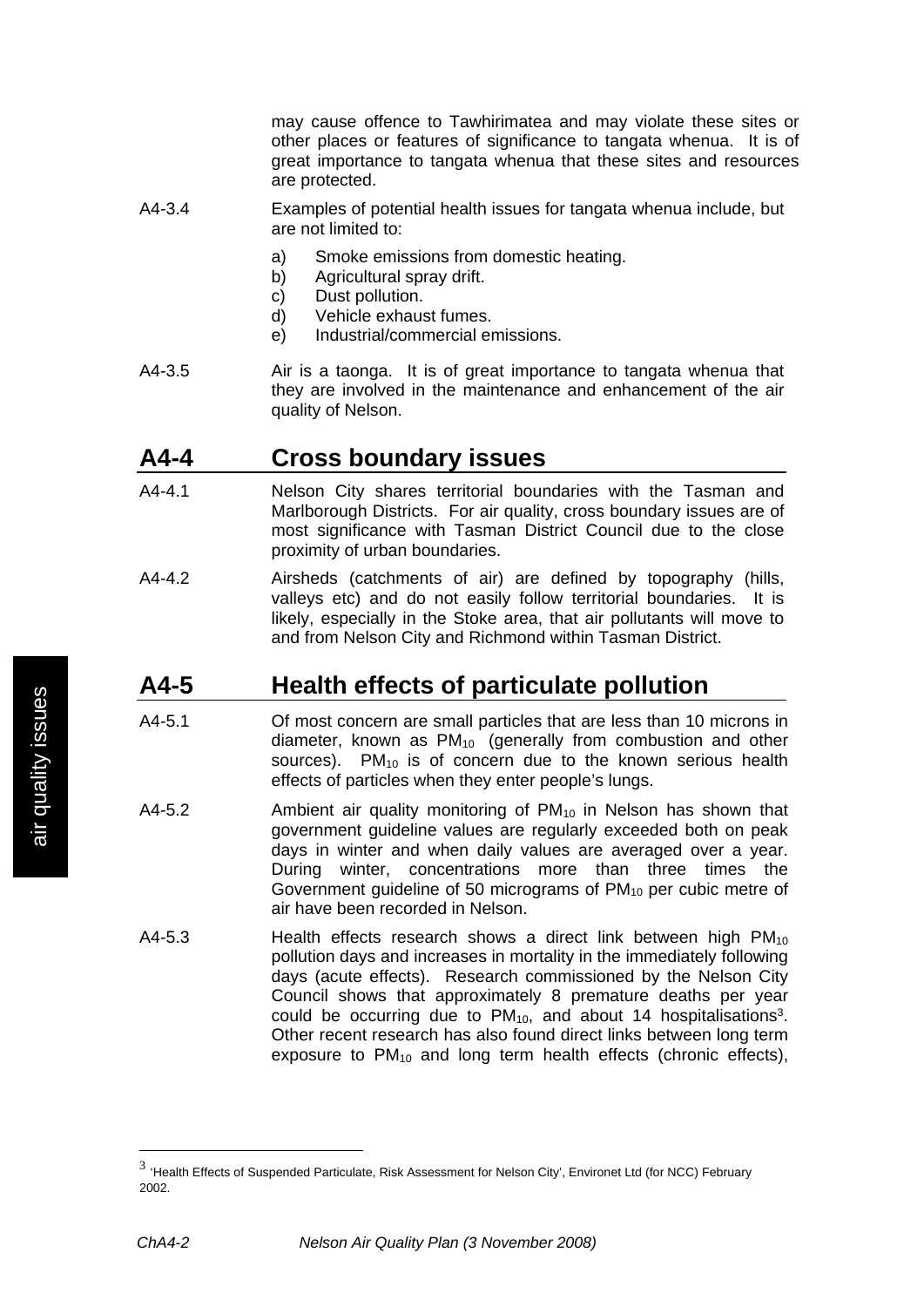meaning the annual death rate could be four to five times higher than estimated in the Nelson City Council report<sup>4</sup>.

- A4-5.4 It is estimated that on the worst nights, just under two tonnes of PM<sub>10</sub> are emitted across the whole of Nelson. The main sources of  $PM_{10}$  are:
	- a) Domestic heating 78%
	- b) Industry 14%
	- c) Transport 4%
	- d) Outdoor burning 4%
- A4-5.5 The high contribution of  $PM_{10}$  from domestic heating in Nelson means that people living in the urban area are most at risk. High concentrations are unlikely to occur in rural areas where housing density is low.
- A4-5.6 Particles smaller than 2.5 microns  $(PM_{2.5})$  are also of concern when considering potential health impacts on the community. Research shows that particles of this size can lodge even deeper into the lungs and cause serious health effects. Due to high use of wood, it is estimated that 90% of Nelson's  $PM_{10}$  fits into the  $PM_{2.5}$  category.
- A4-5.7 Nelson's topography and weather conditions are part of the reason why Nelson has high  $PM_{10}$  concentrations. Downhill drainage winds bring air pollutants from hills into valleys. During calm cool days and nights an inversion layer of warmer air covers the city and traps cold air containing  $PM_{10}$  and other pollutants in the valleys and the flats.

#### **A4-6 Other air pollutants**

 $\overline{a}$ 

- A4-6.1 Air pollutants including nitrogen oxides  $(NO_x)$ , sulphur dioxide (SO2), carbon monoxide (CO), volatile organic compounds (VOC), carbon dioxide  $(CO<sub>2</sub>)$ , benzene and hazardous air pollutants can cause health effects depending on concentrations and exposure.
- A4-6.2 Sources of these pollutants include vehicle emissions, emissions from trade and industrial premises such as lamination using adhesives and resins, asphalt production and smelters, and other chemical production processes. The burning of some consumer goods including plastics and tyres can also release air pollutants into the atmosphere.
- A4-6.3 Ambient levels of  $CO$ ,  $NO<sub>2</sub>$  and benzene were reported in the Nelson State of the Environment Report, 2001. Taking account of the nature and number of sources of air contaminants in Nelson City, these were identified as the indicator pollutants most likely to cause adverse environmental effects in terms of ambient (i.e. nonlocalised) levels. That report concluded that based on the Ministry for the Environment (MfE) guideline values, CO and  $NO<sub>2</sub>$  are unlikely to cause adverse health effects. An ambient level of any pollutant above the level(s) specified in policy A5-1.3 is considered to be an air quality issue of concern.
- A4-6.4 Winter-only monitoring of NO<sub>2</sub>, CO and benzene was also undertaken at Victory School during the winters of 2002 and 2003.

 $4$  'Health effects of PM<sub>10</sub> in New Zealand – a technical report for the development of national environmental standards for air', Environet Ltd, for the Ministry for the Environment, May 2003.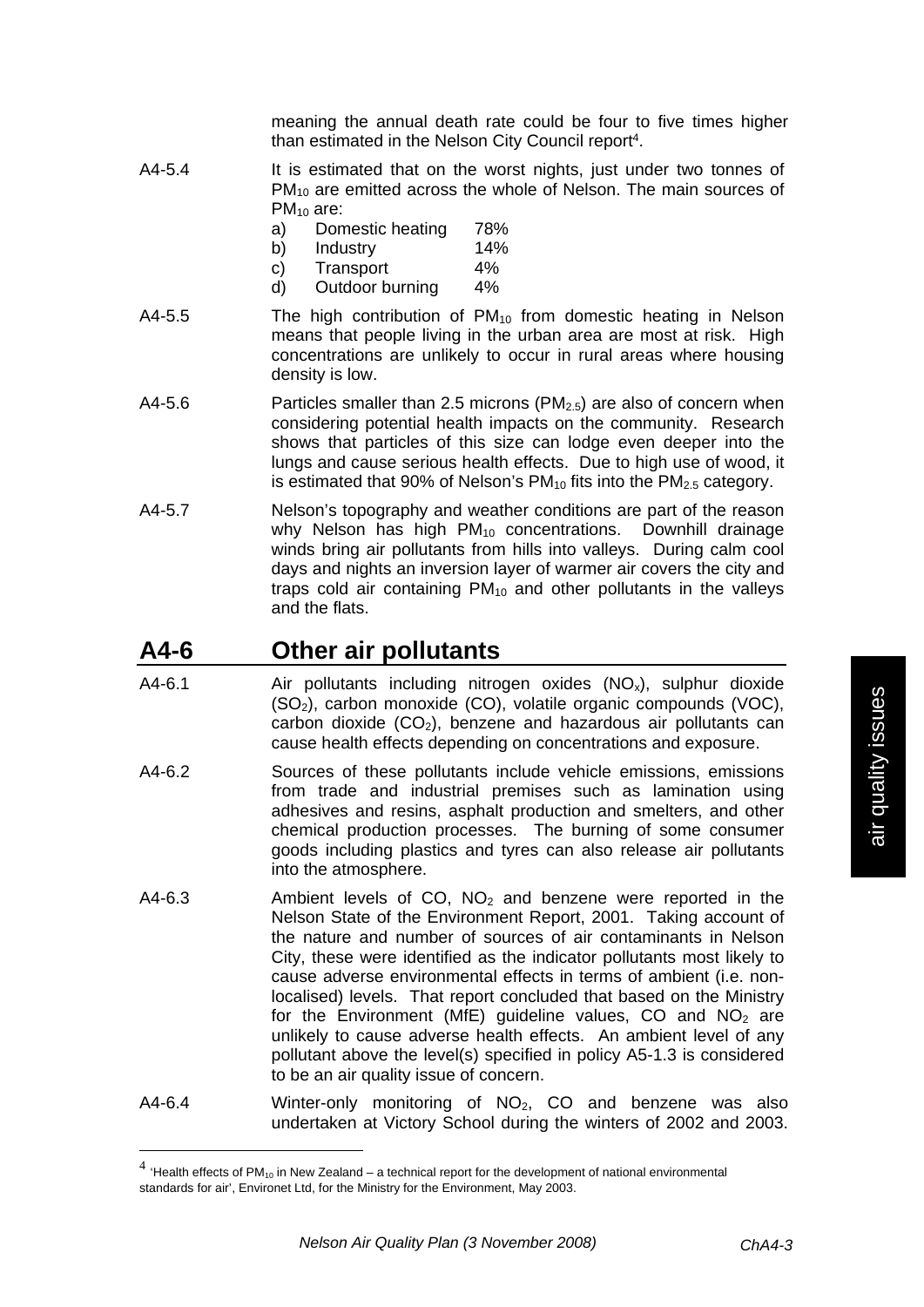In 2002 both NO2 (21% of 1 hour guideline) and CO (42% of 8 hour guideline) fell well within guideline levels. Benzene results were also well within MfE 2002 guideline levels although the guideline is for an annual average while sampling was only undertaken over the winter period (worst part of the year).

A4-6.5 In 2003 sampling showed  $NO<sub>2</sub>$  reached a maximum of 43% of the 8 hour guideline level and CO reached a maximum of 26% of the 1 hour guideline level. Monthly peak levels of benzene over the winter period reached 74% of the annual guideline level (not a valid comparison) and the decision was made to continue monitoring benzene for the full calendar year. Provisional results for a full calendar year ending April 2004 showed that for a full year benzene averaged 3.9µg/m3 (39% of the MFE guideline value). The Government guideline value for benzene reduces from 10µg/m3 to 3.6µg/m3 in 2010. Benzene (47% from domestic sources) and CO (52%) are largely associated with domestic home heating and in particular wood burners (Nelson Air Emissions Inventory 2001). The provisions in the Air Quality Plan to reduce  $PM_{10}$  emissions from home heating will also result in reductions in CO emissions. Further monitoring of ambient benzene levels will be needed to ensure these track down to comply with the lower standard of  $3.6\mu$ g/m<sup>3</sup> in 2010.

#### **A4-7 Localised effects**

- A4-7.1 As well as ambient (overall) levels there are also potential localised health and nuisance effects from the release of air pollutants. Localised effects tend to come from individual discharges, or at least a small number of discharges, and include point, area or line sources. The effects of such discharges are localised when they affect individual sites or particular areas, rather than an entire airshed (air catchment). However there can be a continuum between local and ambient effects, and a strict definition of each is not possible. A discharge may affect neighbouring properties (as a localised effect, which may include nuisance or health effects) but the same discharge may affect ambient (overall) air quality in the wider catchment after it has mixed with the wider air body. In areas of high traffic volumes or congestion, some pollutants such as  $NO<sub>x</sub>$ and CO may increase. Households situated close to trade and industrial premises may be at risk of localised health and nuisance effects, and they may also be at risk from the localised effects of neighbouring domestic chimneys or backyard fires.
- A4-7.2 Backyard burning is a major source of reported nuisance, as well as contributing to ambient PM<sub>10</sub> levels. Complaints tend to relate to neighbours not being able to open their windows or go outside, soiled washing and odour.
- A4-7.3 Agrichemical spray drift is an issue when the agrichemical has effects beyond the target site, for example on sensitive crops or ecosystems, or affecting neighbouring properties, residences or water supplies. In urban areas, the majority of agrichemical use is in public areas such as roads and parks, and the issue then is mainly one of public health, as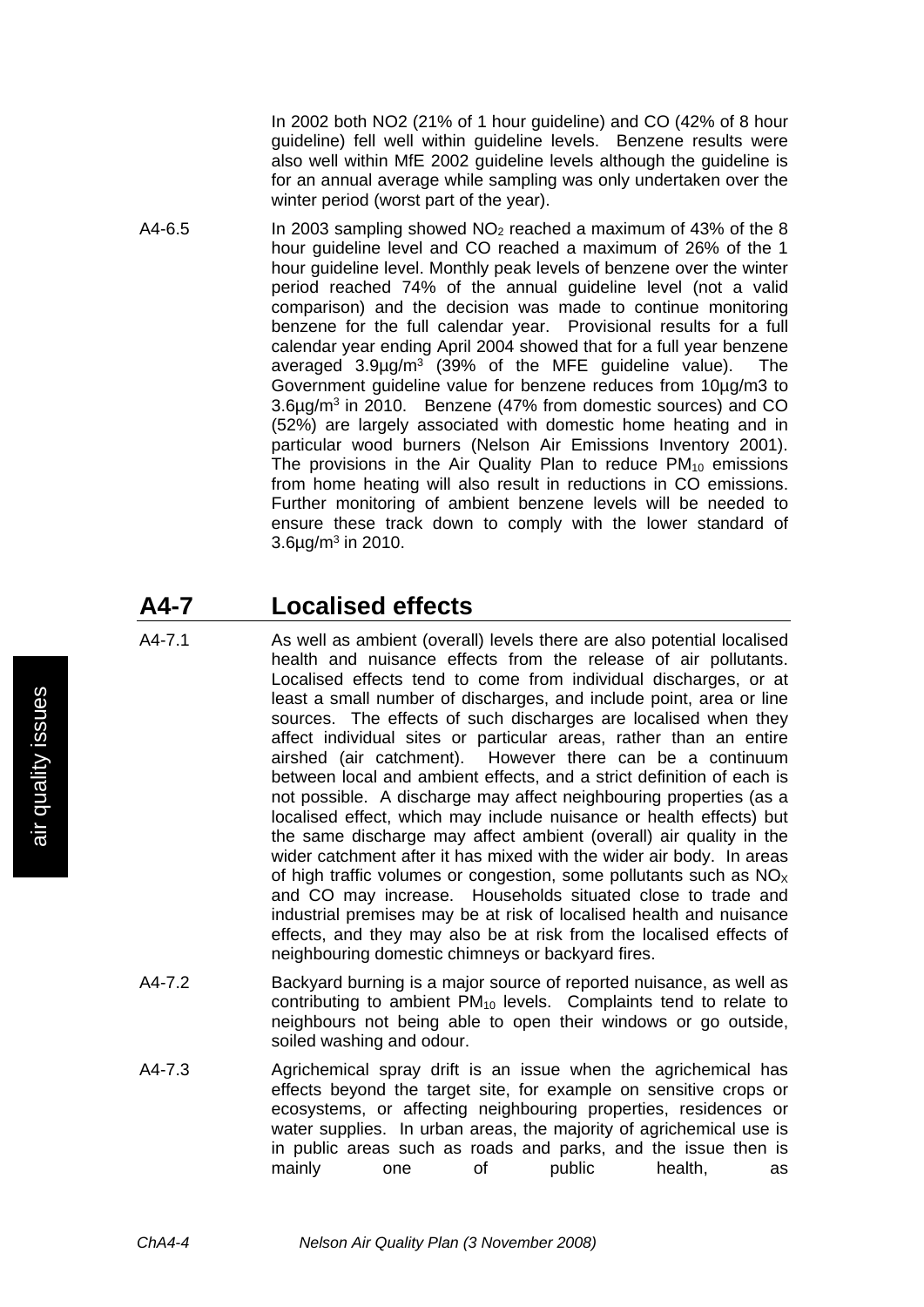well as effects on neighbouring properties. Some people are also particularly sensitive and sensitised to agrichemical exposure.

# **A4-8 Synergistic effects**

- A4-8.1 Synergistic effects occur where the combined effects of actions of two or more pollutants is greater than the effect of each individually.
- A4-8.2 This is potentially an issue for emissions from industrial and trade premises and good information is needed to determine cause and effect relationships on air quality.

#### **A4-9 Odour**

- A4-9.1 Often the human brain can detect chemicals at levels that are too low to result in health effects but may still be objectionable to individuals or the community.
- A4-9.2 Some people may not be affected by a certain odour, or may in fact like the smell, for example fresh silage during a visit to the country. Others, if the source of odour is not controlled, may find the smell offensive. Some odours such as those from sewage ponds and fish factories are generally offensive to most people.

# **A4-10 Dust**

- A4-10.1 Dust particles larger than 20 microns are typically a nuisance issue. It impacts on amenity values, such as the soiling of buildings and surfaces and visual impacts but is generally not a health concern due to the relatively larger particle size.
- A4-10.2 Like odour, the effect of dust is difficult to measure. Tolerance can vary significantly to dust events and often depends on the nature of the source and the receiving environment. For example, people living in rural areas may have a high level of tolerance for the dust produced by activities such as soil cultivation or top-dressing, but a lower tolerance level for dust from unsealed roads. Dust from abrasive blasting processes is also an issue.

# **A4-11 Visual effects**

- A4-11.1 The protection of visibility in Nelson is important for maintaining environmental quality, and for enhancing the amenity value of the environment for the community and Nelson's important visitor industry. Visibility can be affected by natural phenomena including fog or sea spray, or can result from the discharge of contaminants.
- A4-11.2 Visual effects from air pollution include localised effects, for example smoke from backyard burning. Or it can involve wider effects such as the inversion layer which traps smoke and other pollutants reducing amenity, or it may impact on views of outlying hills and mountains. These effects may alter people's perception of Nelson's attractiveness.
- A4-11.3 Visible air pollution does not necessarily have adverse health or ecological effects. In some cases there may be such effects e.g. smoke discharges. In other cases, such as visible plumes from industrial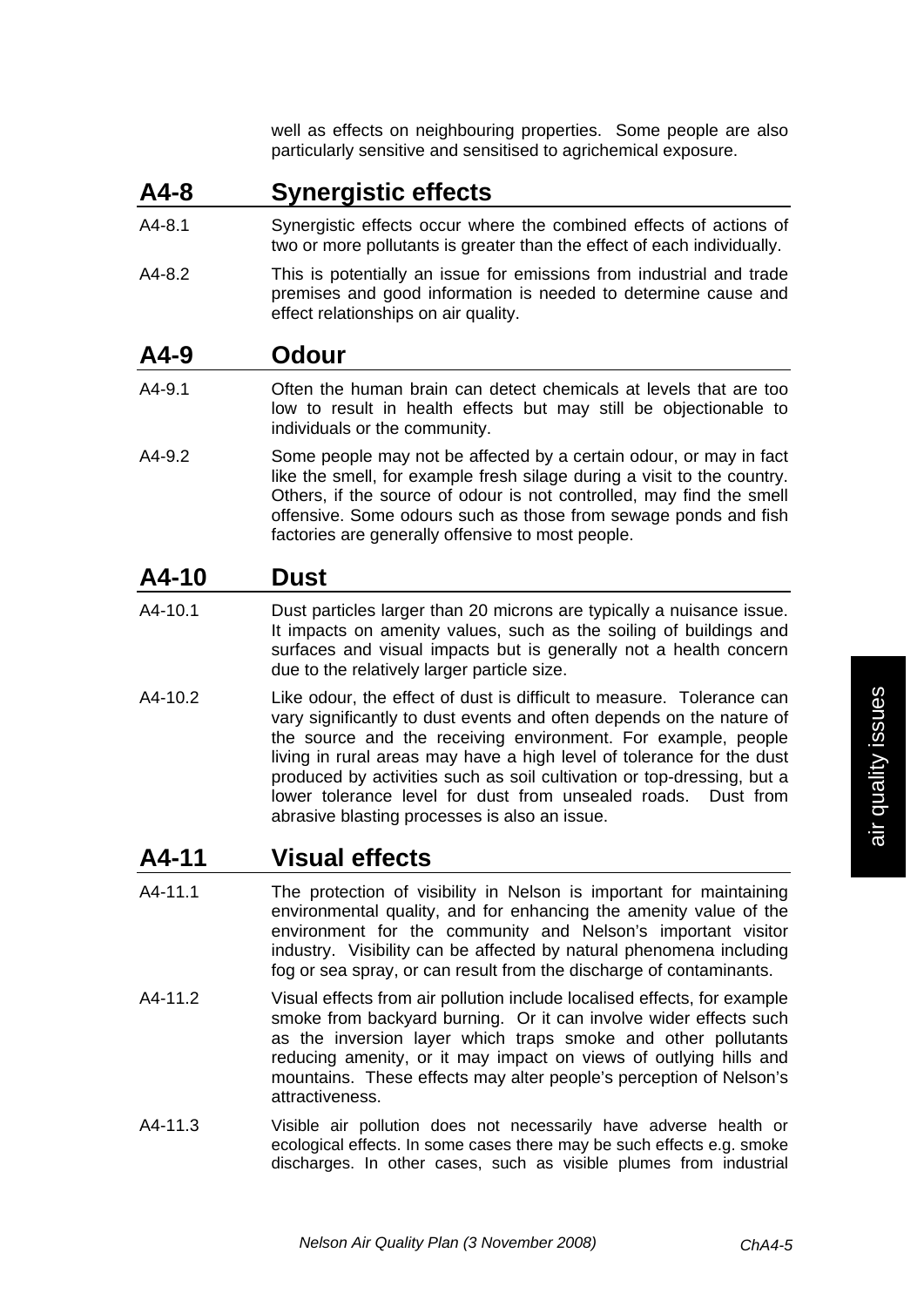discharges, these may be only water vapour. While these plumes may be visible, they may have no adverse air quality effect (other than the aesthetics for some people, or perhaps safety issues if near an airport approach path). In each particular case – and at the particular time - the issue needs to be clearly defined. Is it a visual effect as such? Is it the health or other issues that go with the visible pollution? Or is it a combination?

#### **A4-12 Ecosystems**

A4-12.1 Ecosystems, including flora and fauna, can be harmed by air pollutants. This may include effects from the general (ambient) quality of the air, or impacts on ecosystems that are close to trade and industrial premises that emit sulphur dioxide, sulphur particulate, nitrogen dioxide, ammonia, ozone and other air pollutants.

# **A4-13 Monitoring and information**

- A4-13.1 Without good quality monitoring information, it is impossible to know how effective the Air Quality Plan provisions are at improving air quality.  $PM_{10}$  and other pollutants need to be measured to track the overall air quality within Nelson. Nelson already has good monitoring data that covers PM<sub>10</sub>. Some monitoring has also been undertaken and is ongoing for  $CO$ ,  $NO<sub>x</sub>$  and benzene.
- A4-13.2 As research continues into the health effects of air pollutants, guideline values may change, new standards may be introduced and some pollutants may be identified as having greater or lesser health effects than previously thought. Nelson's air quality monitoring network needs to be able to respond to such changes and to fill in gaps in knowledge of the levels of various air pollutants in Nelson.
- A4-13.3 If air quality monitoring shows that certain air pollutants exceed government health guideline values then methodologies need to be established to track levels, and management options may need to be explored and implemented to reduce levels.

# **A4-14 Global Issues**

- A4-14.1 The main global air quality issues are increases in greenhouse gases and ozone depletion.
- A4-14.2 Increasing emissions from industry, agriculture, motor vehicles and electricity generation, deforestation and other activities has led to a build up of greenhouse gases in the atmosphere. The main greenhouse gas is carbon dioxide  $(CO<sub>2</sub>)$ . Others are methane and nitrous oxide. These gases contribute to climate change. In order to reduce New Zealand's contribution to increasing greenhouse gases, the Government in 2002 decided to ratify the Kyoto Protocol designed to reduce the effects of climate change.
- A4-14.3 The Resource Management (Energy and Climate Change) Amendment Act 2004 which came into force on 2 March 2004 prevents regional councils when making rules in plans and considering consent applications, from having regard to effects on climate change from the discharge to air of greenhouse gases, except where necessary to